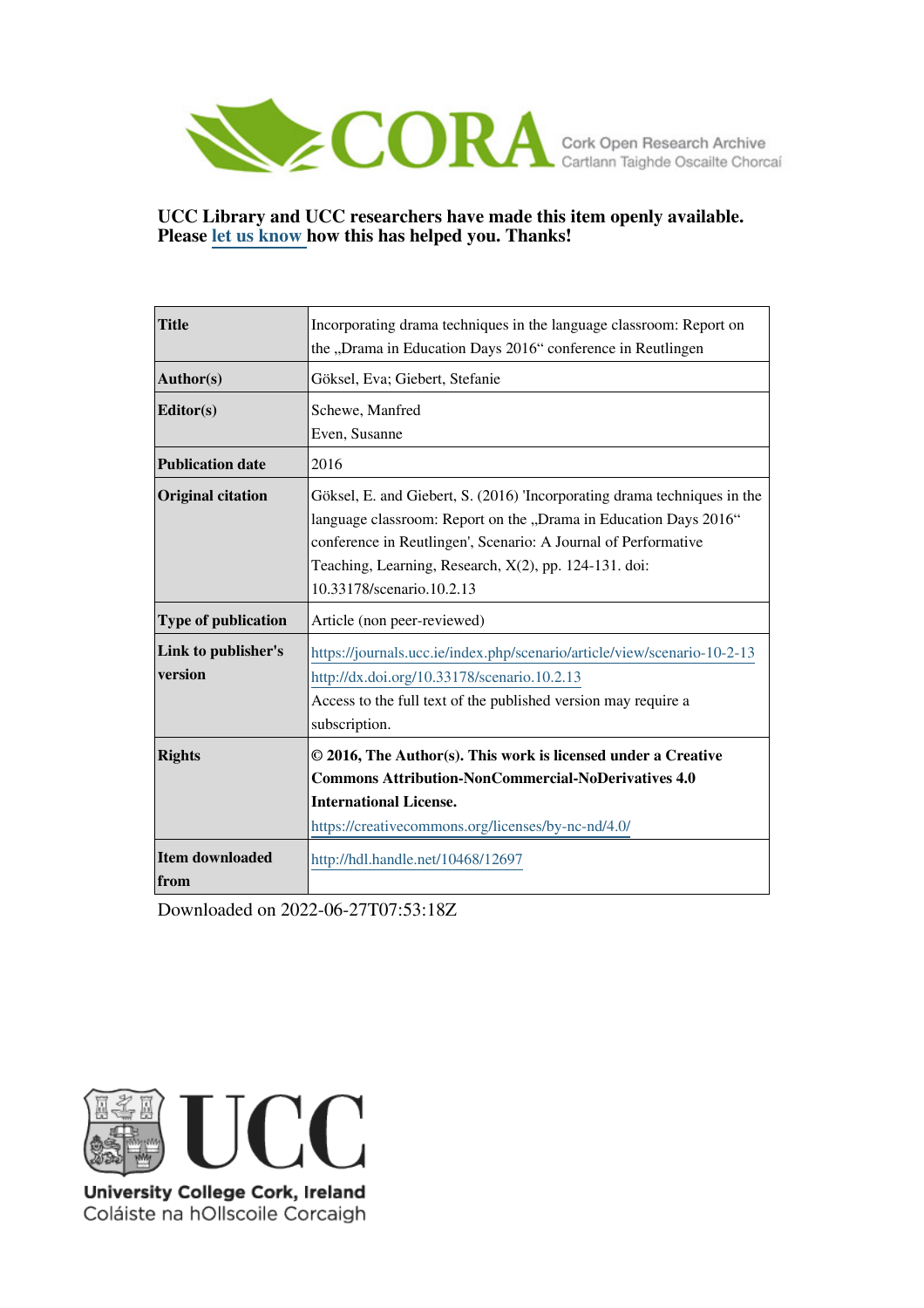

**Conference Report**

# **Incorporating drama techniques in the language classroom: Report on the "Drama in Education Days 2016" conference in Reutlingen**

#### *Eva Göksel Stefanie Giebert*

The "Drama in Education Days" conference is conceived as a forum for foreign and secondlanguage teachers from allwalks ofeducation, from primary to tertiary, regardless of which language they teach. The bilingual (English and German) conference has taken place twice, in June 2015 and in July 2016. This year's conference was organised by Stefanie Giebert (now at Konstanz University of Applied Sciences) and Eva Göksel (Center for Oral Communication at the University of Teacher Education Zug, Switzerland). The twoday event provides a networking and learning space for practitioners of drama in education – veterans and newcomers alike. This year's conference took place July 23rd and 24th at Reutlingen University in Germany and focused on contemporary applications of Drama in Education (DiE) such as: troubleshooting barriers to drama in diverse classrooms, analysing specialised and literary texts in the second/foreign language classroom and promoting stronger communication skills through improvisation. The following report details the individual workshops and shares some of the insights acquired by the conference organisers.

# **1 Drama in Education for every teacher**

In order to make the conference accessible to newcomers to the field of DiE, an introductory workshop explored simple ways to incorporate drama in the language classroom. Starting with awareness and teambuilding warm-ups, Eva Göksel led the group through a sample lesson, using a series of drama conventions to delve into the plot and discover the characters of a Grimm fairy tale. The workshop aimed to make a series of drama conventions accessible to language teachers and to show them easy ways of incorporating drama work in their own practice. Using tableaux work, participants explored different emotions, imitation, and simple speaking and listening exercises for language learners. Participants examined their own teaching practice through the lens of

> Copyright © 2016 the author[s]. This work is licensed under a Creative Commons Attribution-NonCommercial-NoDerivatives 4.0 International License.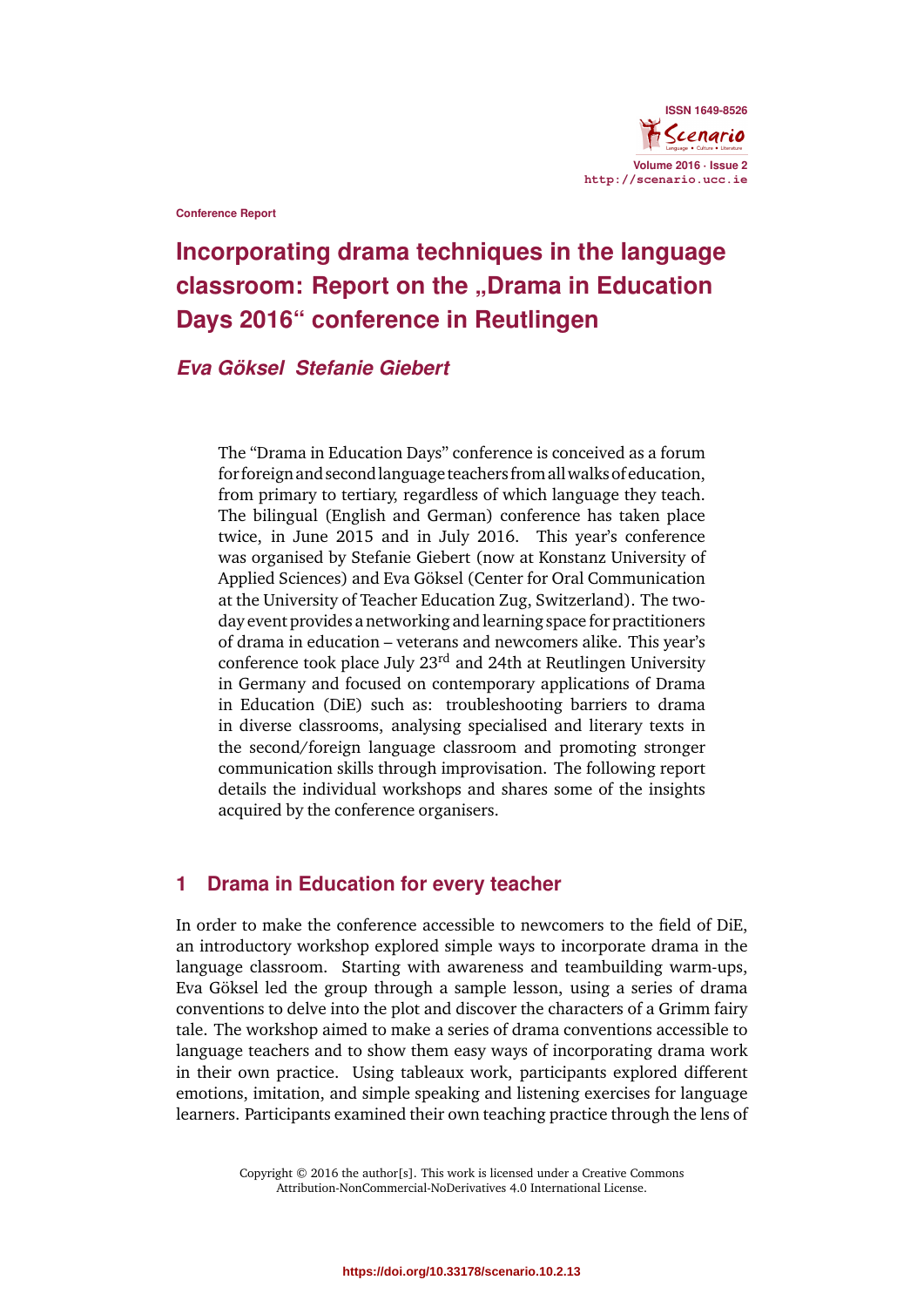drama: questioning if and how DiE could enhance the teaching and learning in their classroom. The question of how easily teachers can integrate drama in their classroom practice without formal drama training was also a hot topic, which continued to be discussed throughout the conference.

#### **2 Process Drama: Using fiction to learn about reality**

The conference began with an introduction to process drama and an exploration of how it could be applied to language teaching. Dr. Nicola Abraham from the Royal Central School of Speech and Drama at the University of London specialises in integrating digital technologies within process drama workshops with a wide range of community groups, not all of whom are native English speakers. Abraham shared experiences of her work as an applied theatre practitioner within the UK and abroad, where process drama brought difficult groups closer together and allowed shy or marginalised participants to have a voice. The participants were encouraged to consider if process drama in the language classroom could therefore also create space for every student's voice.

Abraham listed examples illustrating how drama in education can be used in many different situations, including with refugees, students with behavioural challenges, and learners of English as an additional language (EAL).

Practitioners have had to adapt their practice to meet the complex needs of the children and young people they work with, providing them with safe, creative, learning spaces. With her talk "*Contemporary Applications of Drama in Education: Troubleshooting Barriers to Drama in Diverse Classrooms*" Abraham addressed concerns about using drama with challenging groups – including the challenge of engaging learners who are struggling with the subject matter, such as may be the case in a second/foreign language classroom. In response to the concern of a teacher losing status and or control of the class by working with a somewhat chaotic form of drama, Abraham cited examples of work done in UK schools were youth experiencing challenges with authority were able to find ways to work together respectfully through process drama.

The talk was followed up with two process drama workshops in which participants took an active part. "Pirates" explored the concepts of building group dynamics and learning to collaborate as a team: the group learned to rely on their own resourcefulness and to see themselves as "experts" in their own right, while creating shared memories during the "journey" across a desert island. This particular process drama was designed for a group of challenging students who were having difficulty creating friendships within their class. After going through the process drama, the group experience was deconstructed to examine ways of facilitating 'in-role' work in order to maintain behaviour management and to ensure learning outcomes are met.

The second workshop took participants to the land of Oz to explore fictional events (the history of Oz) and ethical dilemmas. Drawing upon Dorothy Heathcote's Mantel of the Expert and Cecily O'Neill's Process Drama, this session placed the teacher in role as a 'guide' for the action on stage. The process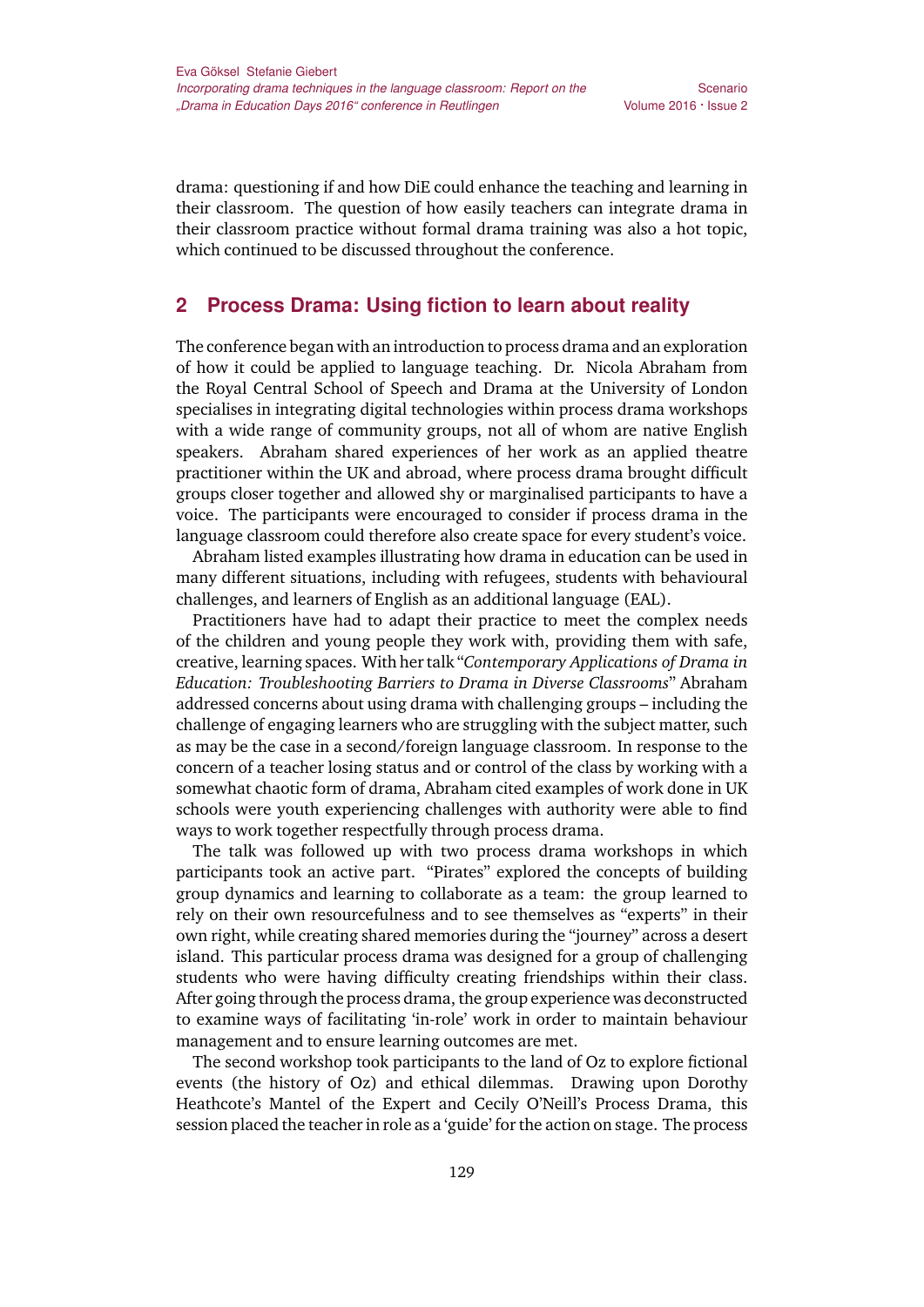drama aimed to explore marginalisation and difference and is appropriate for groups aged 16 and older.

# **3 Using non-fictional texts in DiE in foreign language teaching**

In their workshop, Andrea Knupfer, Staatliches Seminar für Didaktik und Lehrerbildung Stuttgart and Kathrin Klaschik, Louis-Leitz-Schule Stuttgart, used drama to access non-fictional foreign language texts. Based on the premise that decoding a non-fictional text is a cognitive challenge for most students, the workshop leaders explored alternative, hands-on approaches to these texts, such as by playing with rhythm, soundscapes and tableaux. The focus lay on making texts, which students often consider to be dry and drab, tangible, understandable and meaningful through the use of drama tools.

# **4 Improvising to improve communicative language skills**

In his workshop, Tomáš Andrášik, from Masaryk University, Brno, in the Czech Republic, led participants through a series of improvisation exercises and demonstrated their use in the language classroom to develop a fun, positive atmosphere and to build a sense of team spirit. In addition, Andrášik maintained that improv exercises allow for creativity and provide room for the unexpected – excellent for language practice. As the participants experienced firsthand, mastering improvisation techniques can help

lower communicative anxiety and to build self-confidence, especially in speaking and listening. This was demonstrated by an exercise for practicing the past tense. The narrator shares the events of the previous day with a partner, who asks the narrator to embellish the tale by asking him/her to "exaggerate" or to "lie". Andrášik also showed examples of how improv can empower spontaneous and authentic communication and offer opportunities to practice language for real-life situations.

# **5 Drama Grammar in practice**

In this interactive workshop, Dr. Stefanie Giebert, from Reutlingen University, provided a brief overview of a phase model of drama grammar as outlined by Susanne Even. Giebert then encouraged participants to explore the concept in the context of their own teaching. Working in small groups, the participants developed small scenes (in their target language) depicting an embarrassing moment in the past. In order to practice a grammatical structure, the scenes were commentated by a narrator using the past tense and shared with the group.